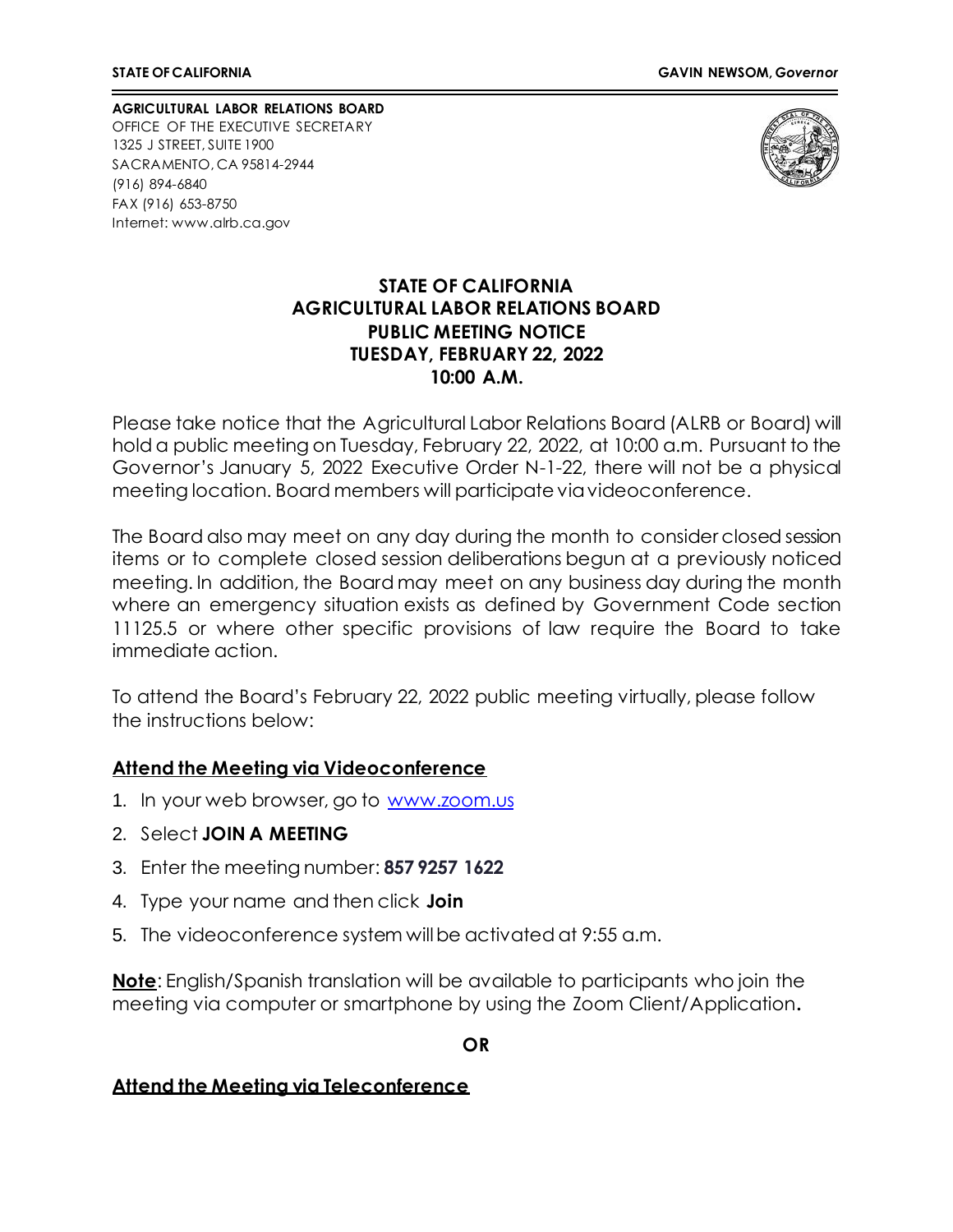- 1. Dial **(215) 446-3656** or **(888) 363-4734** (U.S. Toll Free)**.**
- 2. When prompted, enter the access code: **672001** and follow directions.
- 3. Teleconference will be opened to the public at 9:55 a.m.
- 4. Translation is not available using teleconferencing.

# **PUBLIC COMMENT**

The ALRB affords an opportunity to members of the public to address the Board during the public meeting on items of interest that are either on the meeting agenda or within the Board's jurisdiction but are not on the noticed agenda. The Board is not permitted to take action on items that are not on the noticed agenda, but may refer items to staff for future consideration. The Board reserves the right to limit the time for speakers.

# **Public Comment Queue**

**In advance of the meeting:** members of the public who wish to comment on agenda items may submit a request to be added to the public comment queue by emailing Devaka Gunawardena at [Devaka.Gunawardena@alrb.ca.gov.](mailto:Devaka.Gunawardena@alrb.ca.gov.) You may include your name, affiliation, and comment topic within the email.

**During the meeting:** to be added to the public comment queue, you may email your name, affiliation, and comment topic to [Santiago.Avila-Gomez@alrb.ca.gov,](mailto:Santiago.Avila-Gomez@alrb.ca.gov) or announce your desire to comment via the Zoom **Chat** or **Raise Hand** functions. If joining by telephone, an announcement will be made requesting callers to express their desire to comment.

# **AGENDA**

# *Public Session*

- 1. Call to Order
- 2. Approval of Minutes
- 3. Chair's Report
- 4. Executive Officer's Report on Elections, Unfair Labor Practice Complaints, and Hearings
- 5. Litigation Report
- 6. General Counsel's Report
- 7. Division of Administrative Services Report
- 8. Legislation
- 9. Regulations
	- The Regulations Subcommittee intends to present its updated proposed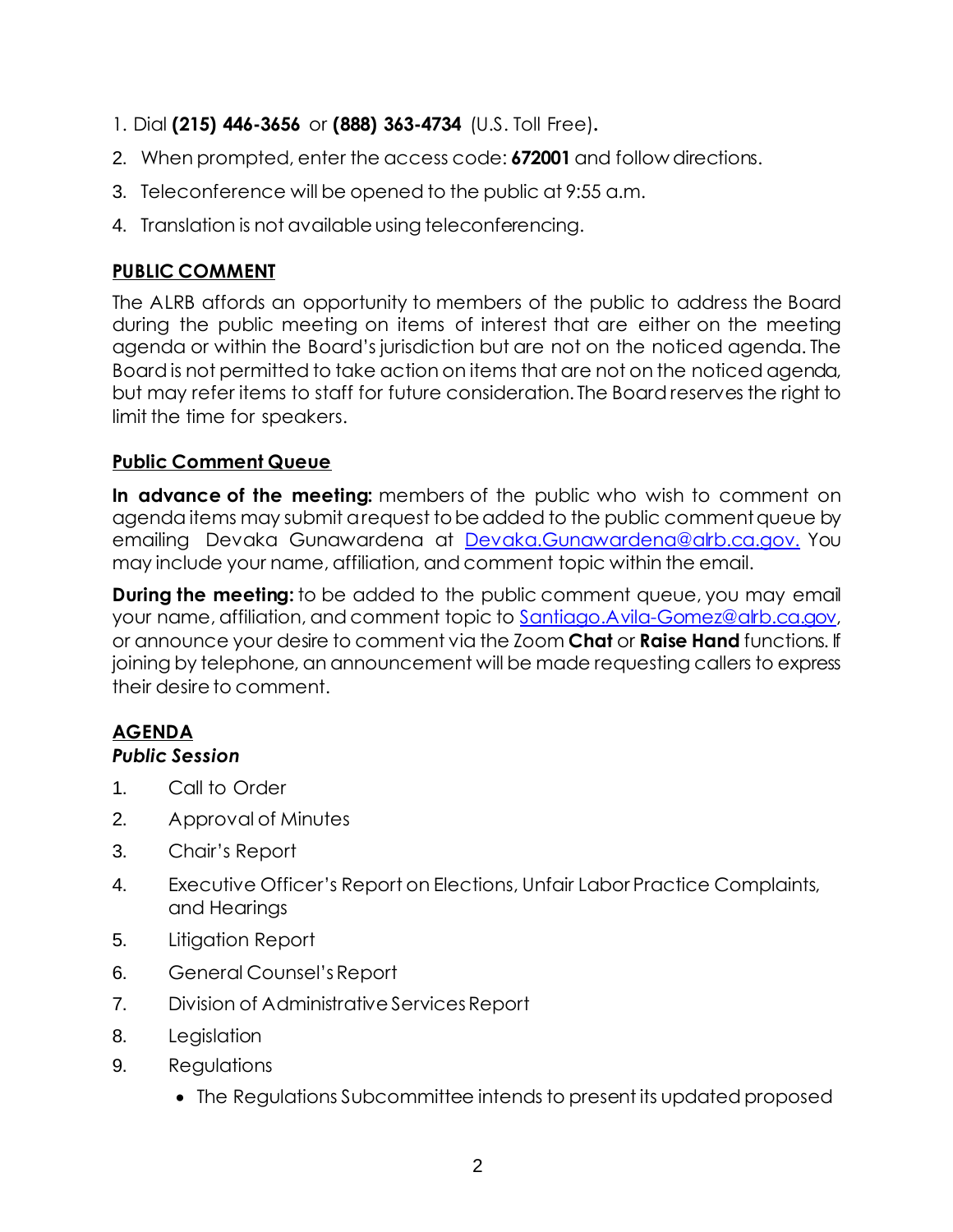rulemaking reports at the Board's February 2022 public meeting.

- 10. Personnel
- 11. Public Comment
- 12. Announcements
- 13. Adjourn Meeting

# *Closed Session*

The Board may convene in closed session, pursuant to Government Code sections  $11126(a)(1)$ ,  $(c)(3)$ , and  $(e)(1)$  to discuss:

- 1. Cases pending before the Board
	- Cinagro Farms, Inc., 2017-CE-008-SAL
- 2. Pending Notice of Intent to Organize (NO), Unit Clarification (UC), or Representation Certification (RC)/Representation Decertification (RD) cases.
	- Sonoma Cho LLC dba Flora Terra, 2022-RC-001-SAL
- 3. Mandatory Mediation and Conciliation
	- None
- 4. Interim Appeals, Motions, Petitions, Settlements, etc., in pending unfair labor practice proceedings which may come before theBoard
	- None
- 5. Pending or Potential Litigation (all review and non-review cases pending in the state and federal courts or in administrative proceedings in which the Board is or may be a party)

# California Appellate Courts

*Second Appellate District*

• Smith Packing, Inc. v. ALRB, Case No. B308102

# *Fifth Appellate District*

- United Farm Workers of America v. ALRB, Case No. F080469
- Wonderful Orchards, LLC v. ALRB, Case No. F081172
- 6. Pending Compliance Cases